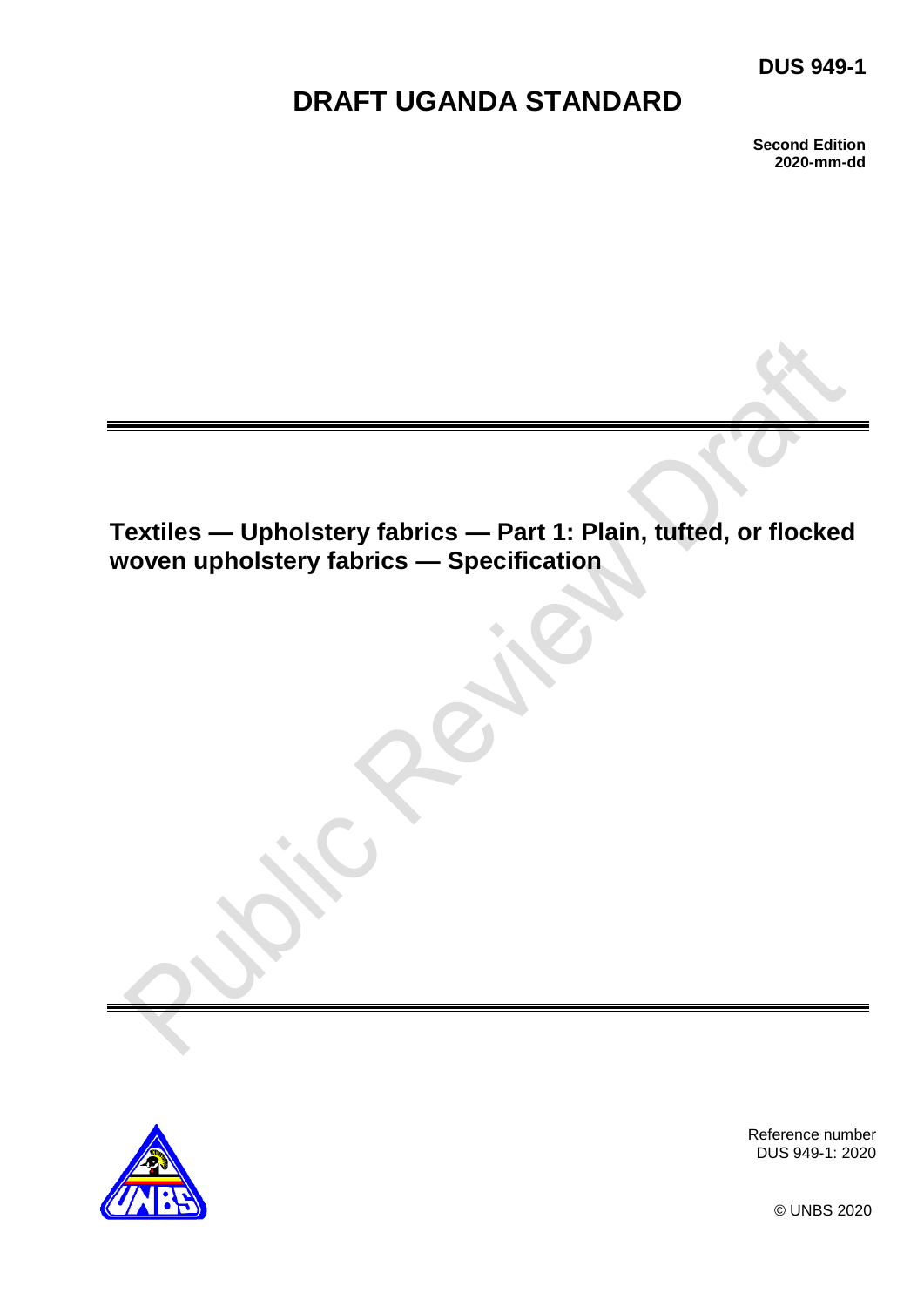**Compliance with this standard does not, of itself confer immunity from legal obligations**

**A Uganda Standard does not purport to include all necessary provisions of a contract. Users are responsible for its correct application**

#### © UNBS 2020

All rights reserved. Unless otherwise specified, no part of this publication may be reproduced or utilised in any form or by any means, electronic or mechanical, including photocopying and microfilm, without prior written permission from UNBS.

Requests for permission to reproduce this document should be addressed to

The Executive Director Uganda National Bureau of Standards P.O. Box 6329 **Kampala** Uganda Tel: +256 414 333 250/1/2/3 Fax: +256 414 286 123 E-mail: [info@unbs.go.ug](mailto:info@unbs.go.ug) Web: www.unbs.go.ug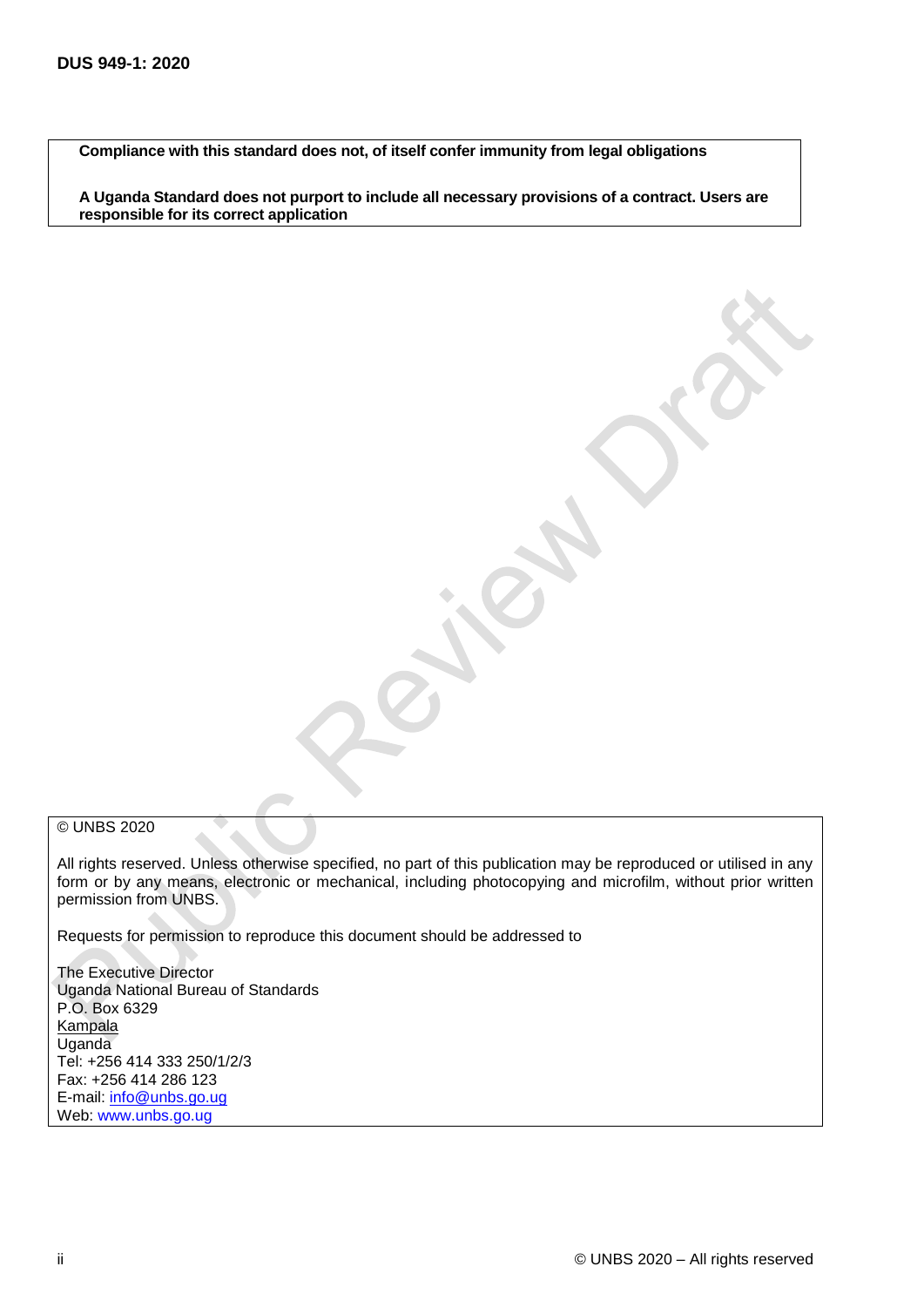## **Foreword**

Uganda National Bureau of Standards (UNBS) is a parastatal under the Ministry of Trade, Industry and Cooperatives established under Cap 327, of the Laws of Uganda, as amended. UNBS is mandated to coordinate the elaboration of standards and is

(a) a member of International Organisation for Standardisation (ISO) and

(b) a contact point for the WHO/FAO Codex Alimentarius Commission on Food Standards, and

(c) the National Enquiry Point on TBT Agreement of the World Trade Organisation (WTO).

The work of preparing Uganda Standards is carried out through Technical Committees. A Technical Committee is established to deliberate on standards in a given field or area and consists of key stakeholders including government, academia, consumer groups, private sector and other interested parties.

Draft Uganda Standards adopted by the Technical Committee are widely circulated to stakeholders and the general public for comments. The committee reviews the comments before recommending the draft standards for approval and declaration as Uganda Standards by the National Standards Council.

The committee responsible for this document is Technical Committee UNBS/TC 7, Textiles, Leather and Paper products,, Subcommittee SC 1, Textiles and related products.

This second edition cancels and replaces the first edition (US 949-1:2011), which has been technically revised.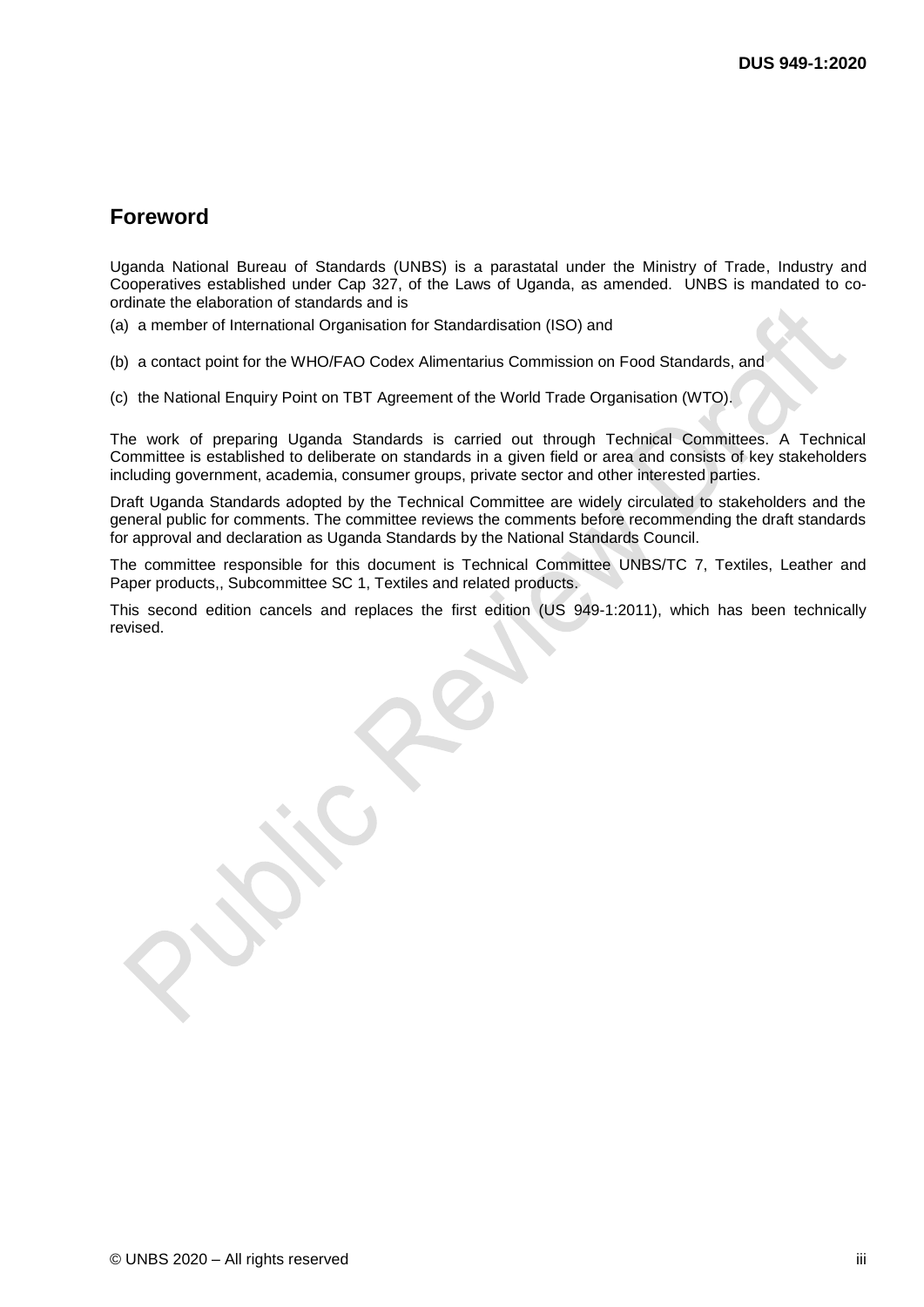# **Introduction**

The assessment of upholstery fabrics is a complicated task. There is a multitude of experimental data available, but inter-laboratory testing show a large scattering of test results, in particular for abrasion testing, thus leading to important differences in quality perception. Furthermore the correlation between laboratory testing and actual wear behaviour in practice is not very well established.

Other characteristics like flammability specifications and requirements are so detailed, complex and all encompassing that separate, dedicated pieces of literature and information are required for each flammability specification.

It is not possible to divide upholstery fabrics into just a few performance classes, because of the enormous variety of conditions of use. Also the type of upholstery (firm or soft) influences the abrasion of the upholstery fabric and hence the requirements to the abrasion resistance. There is for example a tremendous difference between furniture used in a room without windows and furniture which is directly exposed to sunlight, or between furniture used by elder people and furniture used by a family with small children. These differences in conditions and severity of use necessitate a flexible approach. Hence no single performance specification can possibly apply to all the various fabrics that could be utilized for this end use. In certain instances, the specification provided by the ultimate consumer should be taken into consideration.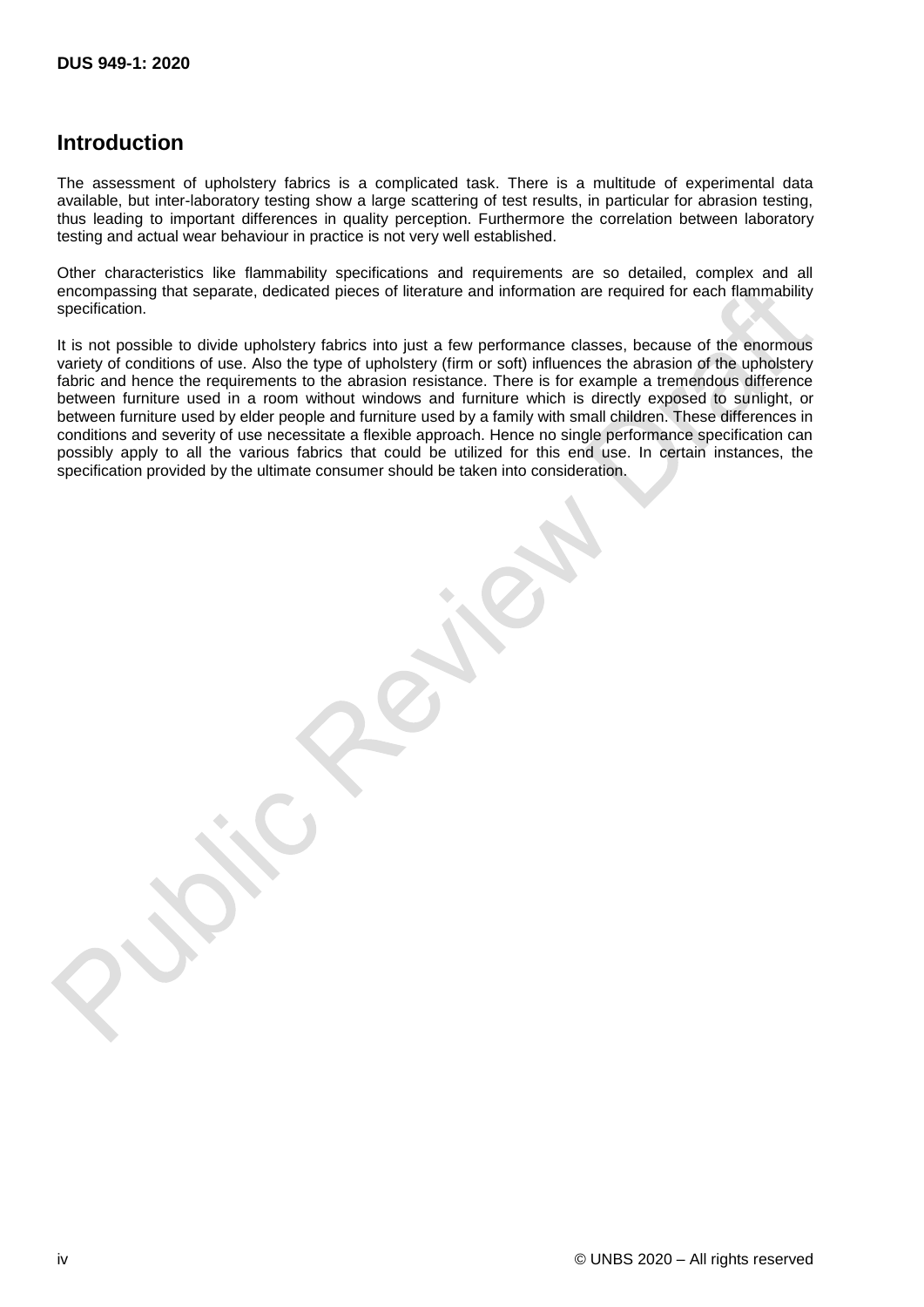# **Textiles — Upholstery fabrics — Part 1: Plain, tufted, or flocked woven upholstery fabrics — Specification**

#### **1 Scope**

This Draft Uganda standard specifies the requirements, test methods and sampling for plain, tufted or flocked woven upholstery fabrics as used in the manufacture of indoor furniture. It is not applicable to fabrics used in contract, porch, deck and lawn furniture, nor for knitted fabrics, bounded or laminated fabrics, or surface coated fabrics (such as vinyls and urethanes).

#### **2 Normative references**

The following referenced documents are referred to in the text in such a way that some or all of their content constitutes requirements of this document. For dated references, only the edition cited applies. For undated references, the latest edition of the referenced document (including any amendments) applies.

ISO 105-B02, *Textiles — Tests for colour fastness — Part B02: Colour fastness to artificial light: Xenon arc fading lamp test* 

ISO 105-E01, *Textiles — Tests for colour fastness — Part E01: Colour fastness to water* 

ISO 105-G02, *Textiles — Tests for colour fastness — Part G02: Colour fastness to burnt gas fumes* 

ISO 105-X05, *Textiles — Tests for colour fastness — Part X05: Colour fastness to organic solvents* 

ISO 105-X12, *Textiles — Tests for colour fastness — Part X12: Colour fastness to rubbing* 

ISO 5077, *Textiles — Determination of dimensional change in washing and drying* 

ISO 6330, *Textiles — Domestic washing and drying procedures for textile testing* 

ISO 6941, *Textile fabrics -- Burning behaviour -- Measurement of flame spread properties of vertically oriented specimens* 

ISO 10528, *Textiles — Commercial laundering procedures for textile fabrics prior to flammability testing* 

ISO 12138, *Textiles — Domestic laundering procedures for textile fabrics prior to flammability testing* 

ISO 12947-1, *Textiles — Determination of the abrasion resistance of fabrics by the Martindale method — Part 1: Martindale abrasion testing apparatus*

ISO 12947-2, *Textiles — Determination of the abrasion resistance of fabrics by the Martindale method — Part 2: Determination of specimen breakdown* 

ISO 13934-2, *Textiles — Tensile properties of fabrics — Part 2: Determination of maximum force using the grab method*

ISO 13936-1, *Textiles — Determination of the slippage resistance of yarns at a seam in woven fabrics — Part 1: Fixed seam opening method*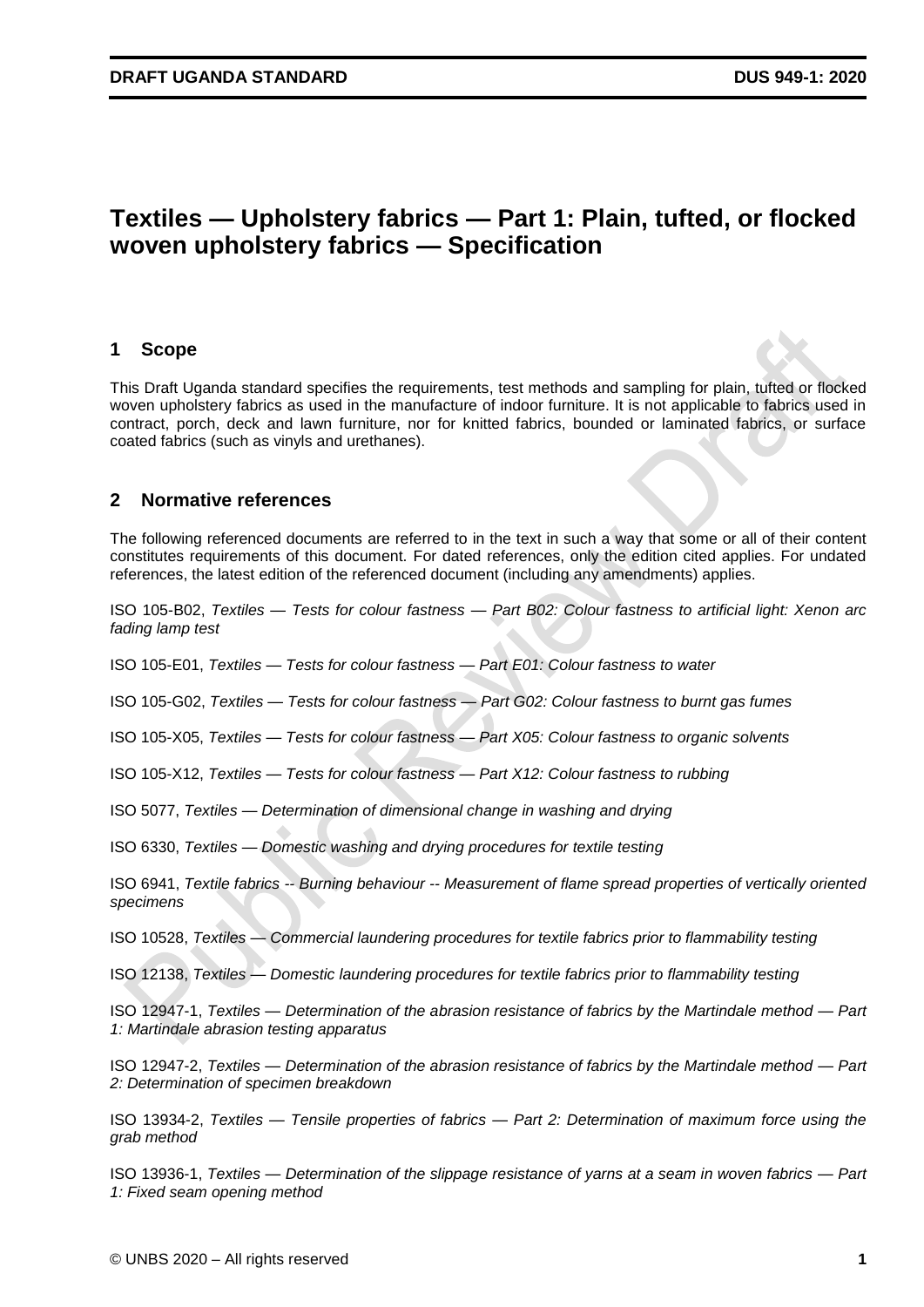ISO 13937-3, *Textiles — Tear properties of fabrics — Part 3: Determination of tear force of wing-shaped test specimens (Single tear method)*

## **3 Terms and definitions**

For the purposes of this document, the following terms and definitions apply.

#### **3.1**

#### **contract furniture**

furniture manufactured for use in non-household application or furniture not intended for residential use

#### **3.2**

#### **furniture covering**

general term for attached upholstery fabric

#### **3.3**

**upholstery fabric**  exterior fabric covering to a furniture unit

**3.4** 

#### **tufted fabric**

cloth made by a set of pile yarns drawn through a woven fabric base

**3.5** 

#### **flocked fabric**

fabric where the pile (flock) is fixed onto a textile substrate

### **4 Requirements**

#### **4.1 General requirements**

**4.1.1** The upholstery fabrics used in the manufacture of this end product (woven indoor furniture) shall be plain, tufted or flocked woven.

**4.1.3** Flammability requirements shall be as agreed upon between the purchaser and supplier, provided they meet or exceed that specified under 4.2.3.

**4.1.4** In addition to the specifications listed in Table 1, upholstery fabrics shall meet the performance profile claimed by the manufacturer or required by the ultimate consumer.

NOTE It should be recognised that fabrics can be produced utilizing almost an infinite number of combinations of construction variables (types of fibre, percentage of fibre, yarn twist, yarn count, chemical and mechanical finishing, etc). Hence no single performance specification can possibly apply to all the various fabrics for this end-use. In such cases, the specification of the specified consumer should be taken into consideration.

#### **4.2 Specific requirements**

#### **4.2.1 General**

The properties of the woven upholstery fabrics (plain, tufted or flocked) shall conform to all of the specification requirements in Table 1.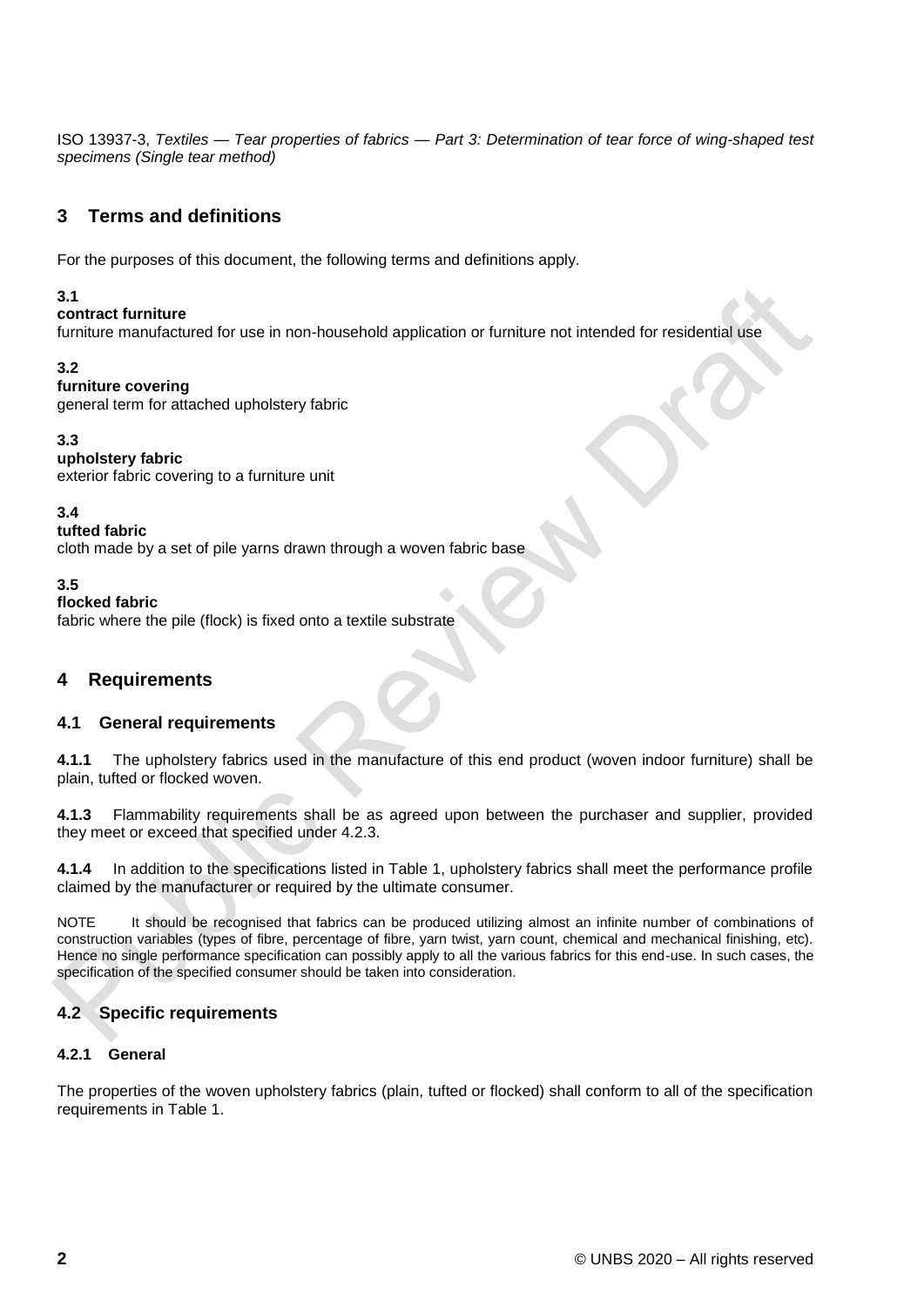| <b>Characteristics</b>                                   | <b>Specifications</b> | <b>Test methods</b> |
|----------------------------------------------------------|-----------------------|---------------------|
| Dimensional change: %, max                               |                       |                     |
| Warp or Weft:                                            |                       |                     |
| Shrinkage<br>٠                                           | 5.0                   | <b>ISO 5077</b>     |
| Elongation                                               | 2.0                   |                     |
| Breaking strength N, min.                                | 222                   | ISO 13934-2         |
| Tongue tear strength, N, min                             | 27                    | ISO 13937-3         |
| Resistance to yarn slippage (seam integrity)<br>,N, min. | 111                   | ISO 13936-1         |
| Surface abrasion (double rubs), min.                     |                       |                     |
| Light duty (3000 cycles)<br>$\bullet$                    |                       | ISO 12947-1         |
| Medium duty (9000 cycles)                                | No noticeable wear    | ISO 12947-2         |
| Heavy duty (15000 cycles)                                |                       |                     |
| Colour fastness to;                                      |                       |                     |
| Water (colour change)                                    |                       | ISO 105-E01         |
| Organic solvent (colour change)                          |                       | ISO 105-X05         |
| Burnt gas fumes - 2 cycles                               |                       | ISO 105-G02         |
| Light                                                    |                       | ISO 105-B02         |
| Rubbing                                                  |                       |                     |
| Dry                                                      |                       | ISO 105-X12         |
| Wet                                                      | 3                     | ISO 105-X12         |

**Table 1 — Specification requirements** 

#### **4.2.2 Flammability requirement**

**4.2.2.1** ISO 6941 Test method shall be used to evaluate flammability properties. In case a manufacturer claims an alternative method, the manufacturer shall demonstrate that such a method is technically equivalent or better to the one specified.

**4.2.2.2** When tested in accordance with ISO 6941, the average time to sever the upper trip thread for all specimens shall not be less than 20 s.

NOTE Except where specified that testing after an approved cleansing or wetting procedure is unnecessary, all samples for flammability test should be subjected to the appropriate procedure specified in ISO 10528 or ISO 12138 as appropriate. It is unnecessary to test such samples before the cleansing procedure.

### **5 Labelling**

Each roll of fabric shall have a label securely attached in such a way that it can be retained with the roll indicating the following information. For fabrics supplied against a certain pattern, the information shall be available with the pattern:

a) name and address of the manufacturer or distributor or other means of identification;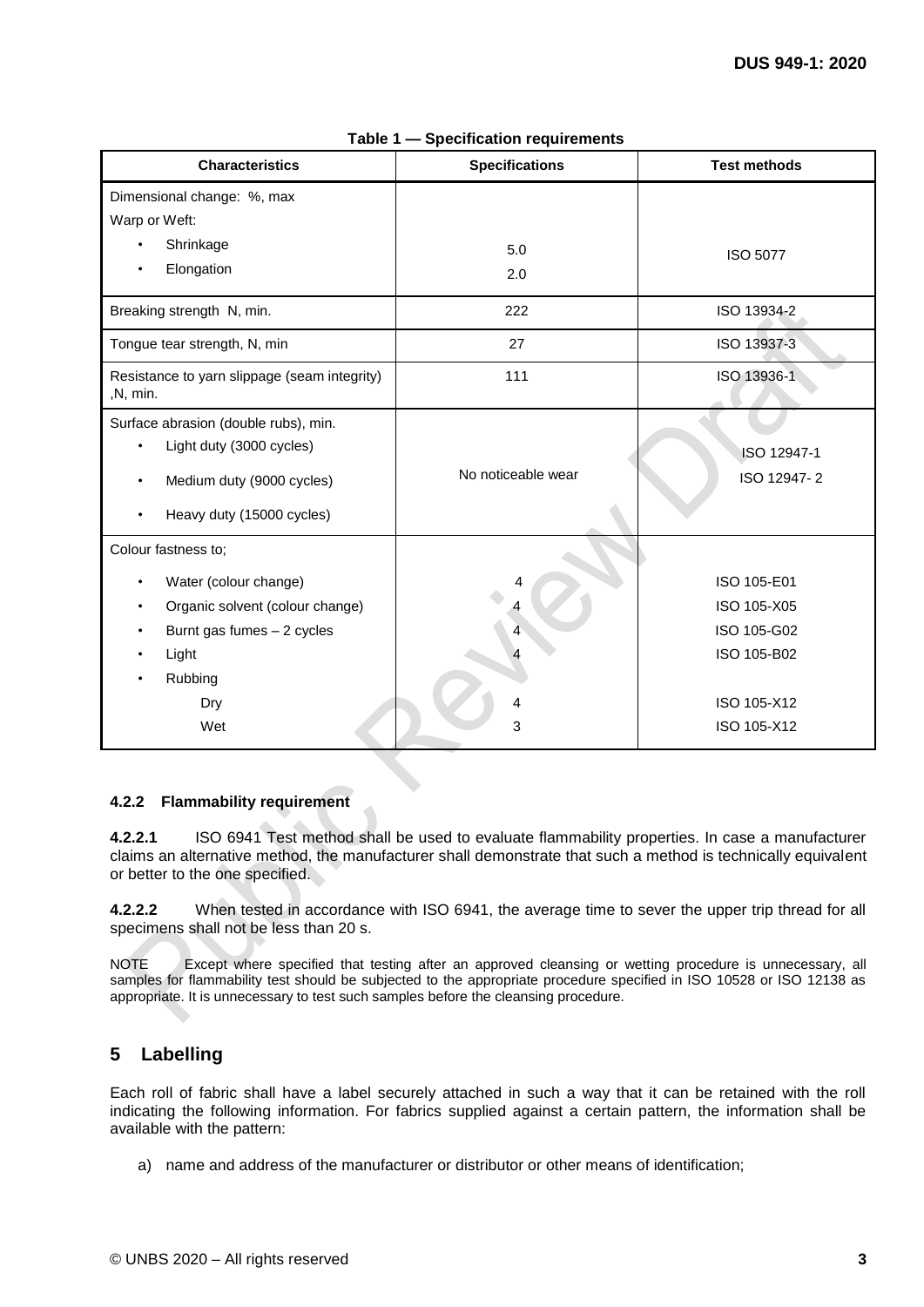- b) fibre content of the fabric;
- c) dimensions or size (length and width);
- d) lot number or batch number
- e) care instructions country of origin; and
- f) any other marking as the contract or order may direct.

### **6 Assessment of compliance**

#### **6.1 Lot**

6.1.1 The quantity of upholstery fabrics of the same type and quality delivered to one buyer against one dispatch note shall constitute a lot.

6.1.2 The conformity of the lot to the requirements of the standards shall be determined on the basis of tests carried out on the samples selected from the lot.

6.1.3 Unless otherwise agreed upon between the buyer and the manufacturer, the number of pieces to be selected at random from a lot shall be in accordance with Table 2.

| Number of pieces in a lot | Sample size (number of pieces to<br>be selected) | Sub-sample (test samples) |
|---------------------------|--------------------------------------------------|---------------------------|
| Up to $100$               | 10                                               | 5                         |
| 101 to 300                | 15                                               | 6                         |
| 301 to 500                | 25                                               | 7                         |
| 501 to 800                | 35                                               | 8                         |
| 801 to 1300               | 50                                               | 9                         |
| 1301 and above            | 75                                               | 10                        |

**Table 2 — Sample size** 

#### **6.2 Test specimens**

Where not prescribed in the relevant test method indicated against each characteristic in Table 1, the test specimens shall be taken at points as widely dispersed as possible throughout the available test samples.

## **6.3 Criteria of compliance**

The lot shall be declared as conforming to specification for various characteristics referred in Table 1 and 4.2.2, if for each of the characteristics, the mean values of the test results on all the individual specimens are found to be within limits of the specification. Failing of a sample on account of any of the characteristics shall mean rejection of the full lot.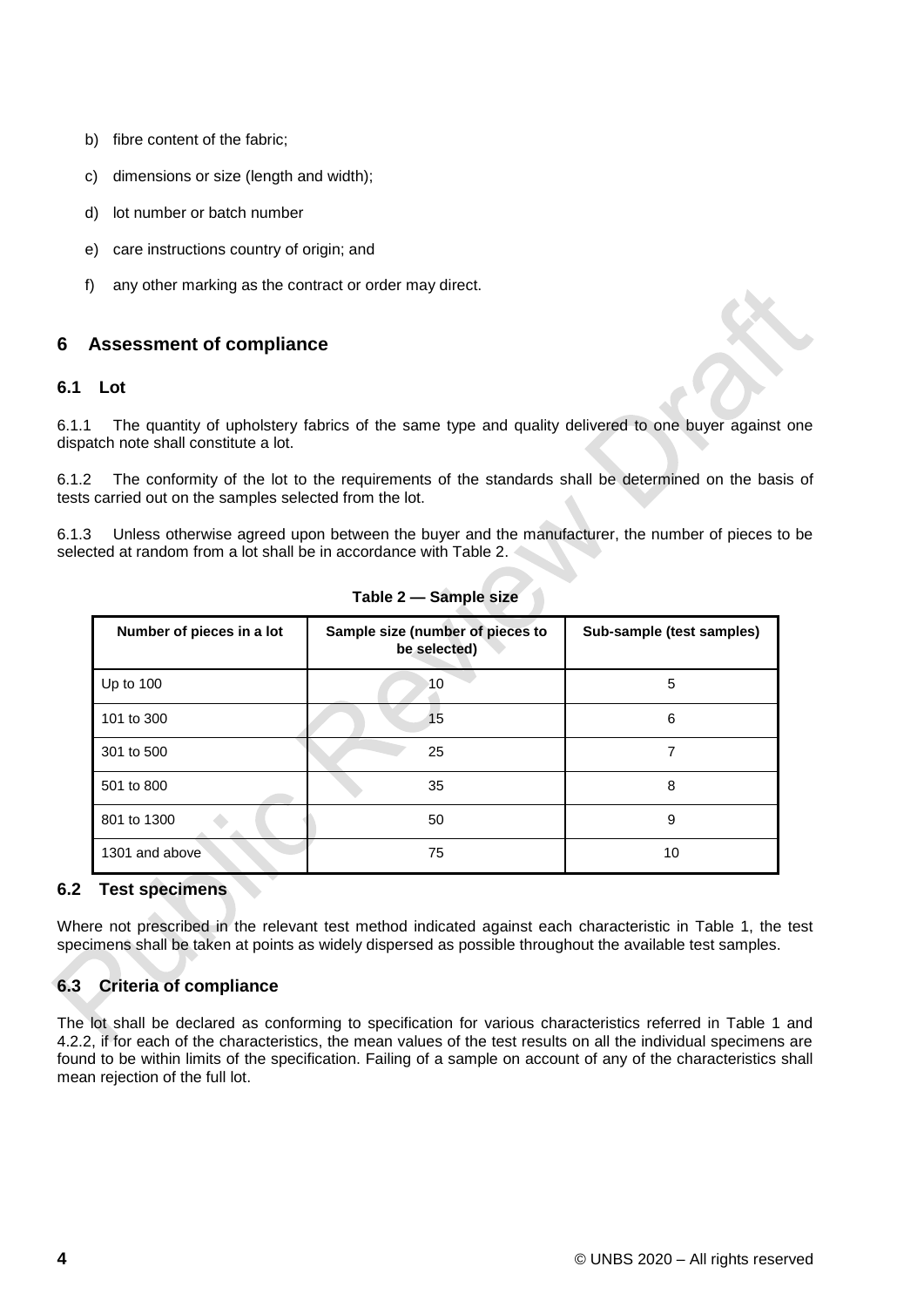# **Bibliography**

ASTM D3597 − 02 (Reapproved 2018), Standard Performance Specification for Woven Upholstery Fabrics— Plain, Tufted, or Flocked1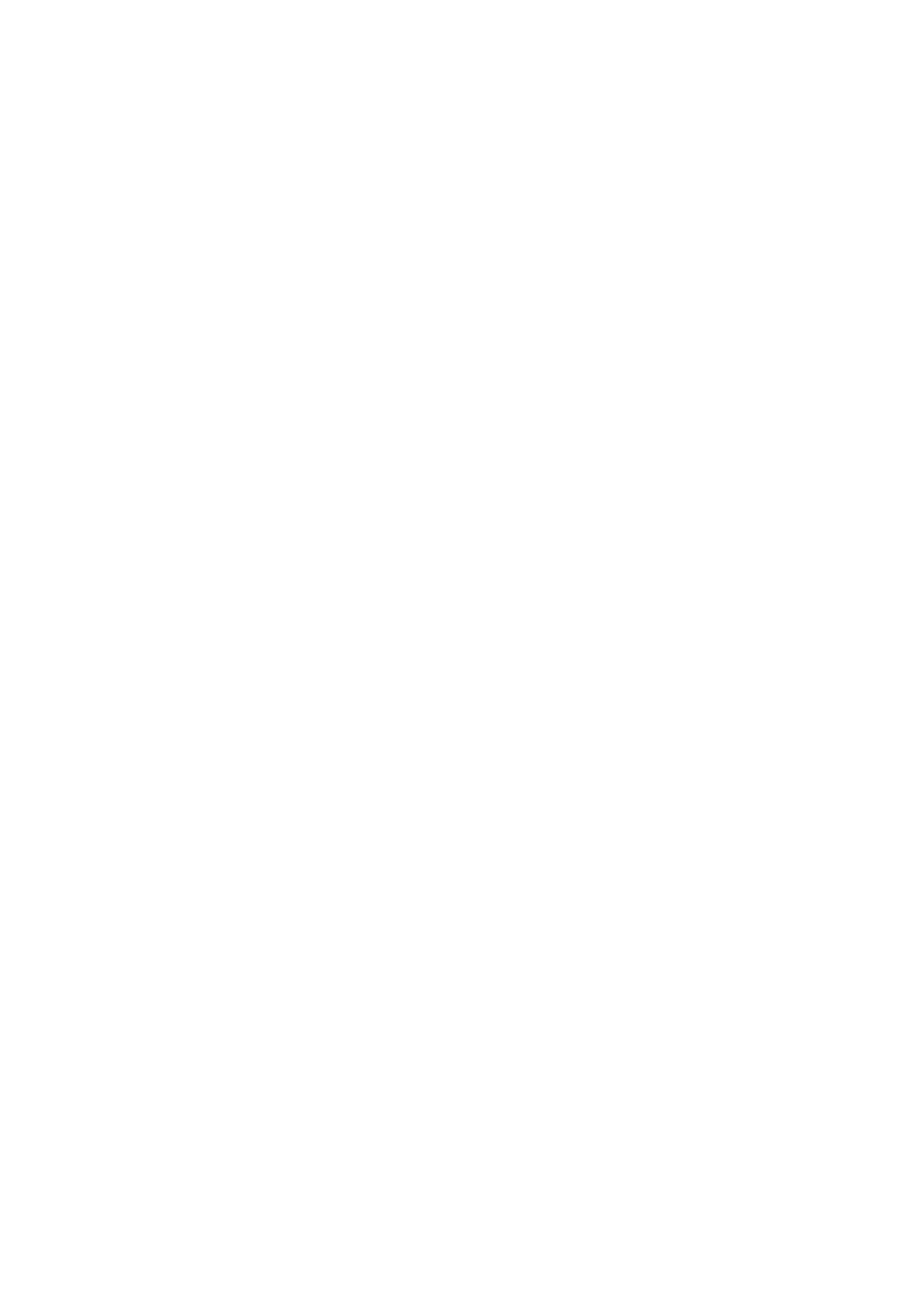#### **Certification marking**

Products that conform to Uganda standards may be marked with Uganda National Bureau of Standards (UNBS) Certification Mark shown in the figure below.

The use of the UNBS Certification Mark is governed by the Standards Act, and the Regulations made thereunder. This mark can be used only by those licensed under the certification mark scheme operated by the Uganda National Bureau of Standards and in conjunction with the relevant Uganda Standard. The presence of this mark on a product or in relation to a product is an assurance that the goods comply with the requirements of that standard under a system of supervision, control and testing in accordance with the certification mark scheme of the Uganda National Bureau of Standards. UNBS marked products are continually checked by UNBS for conformity to that standard.

Further particulars of the terms and conditions of licensing may be obtained from the Director, Uganda National Bureau of Standards.